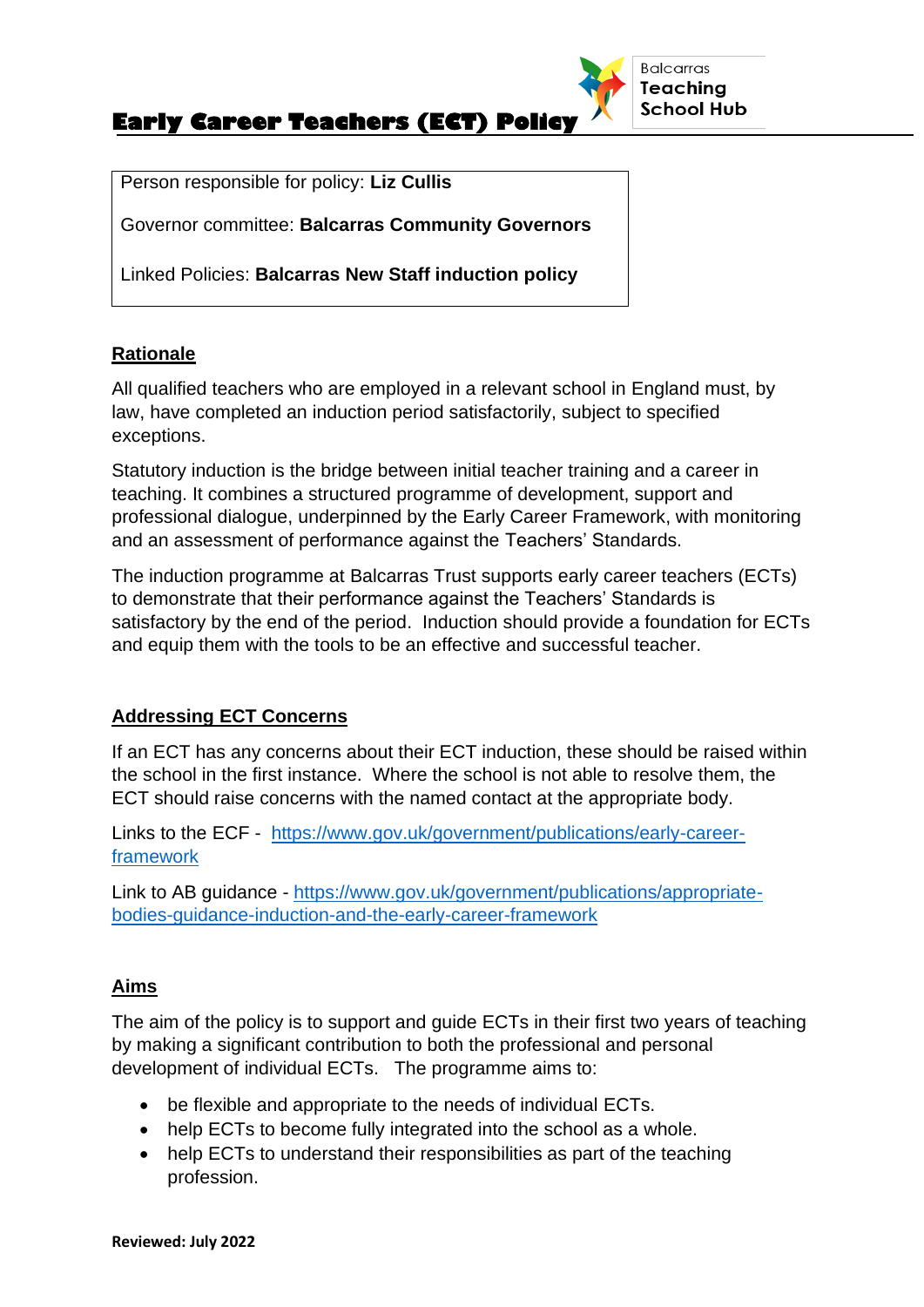

### **Early Career Teachers (ECT) Policy** • provide ECTs with the opportunity to observe good practice and to reflect on their own teaching practice with their ECT induction tutor.

- allow opportunities for them to identify areas for development.
- enable ECTs to perform satisfactorily against the Teachers' Standards.
- provide a foundation for ECTs to develop professionally in the long-term.

### **Roles and Responsibilities of those involved in the Induction Process**

### **The ECT**

The ECT should:

- provide evidence that they have QTS and are eligible to start induction.
- meet with their induction tutor to discuss and agree priorities for their induction programme and keep these under review.
- agree with their induction tutor how best to use their reduced timetable allowance and guarantee engagement with their ECF-based induction programme.
- provide evidence of their progress against the Teachers' Standards.
- participate fully in the agreed monitoring and development programme.
- raise any concerns with their induction tutor as soon as practicable.
- consult their appropriate body named contact at an early stage if there are or may be difficulties in resolving issues with their tutor/within the institution.
- keep track of and participate effectively in all the scheduled classroom observations, progress reviews and formal assessment meetings.
- agree with their induction tutor the start and end dates of the induction period and the dates of any absences from work;
- retain copies of all assessment forms.

## **The Induction Tutor**

The induction tutor should:

- provide, or coordinate, guidance for the ECT's professional development (with the appropriate body where necessary).
- carry out regular progress reviews throughout the induction period.
- undertake two formal assessment meetings during the total induction period coordinating input from other colleagues as appropriate (normally one at the end of term three and one at the end of term six or pro rata for part-time staff).
- carry out progress reviews in terms where a formal assessment does not occur.
- inform the ECT following 'progress review' meetings of the determination of their progress against the Teachers' Standards and share review records with the ECT, head teacher and appropriate body.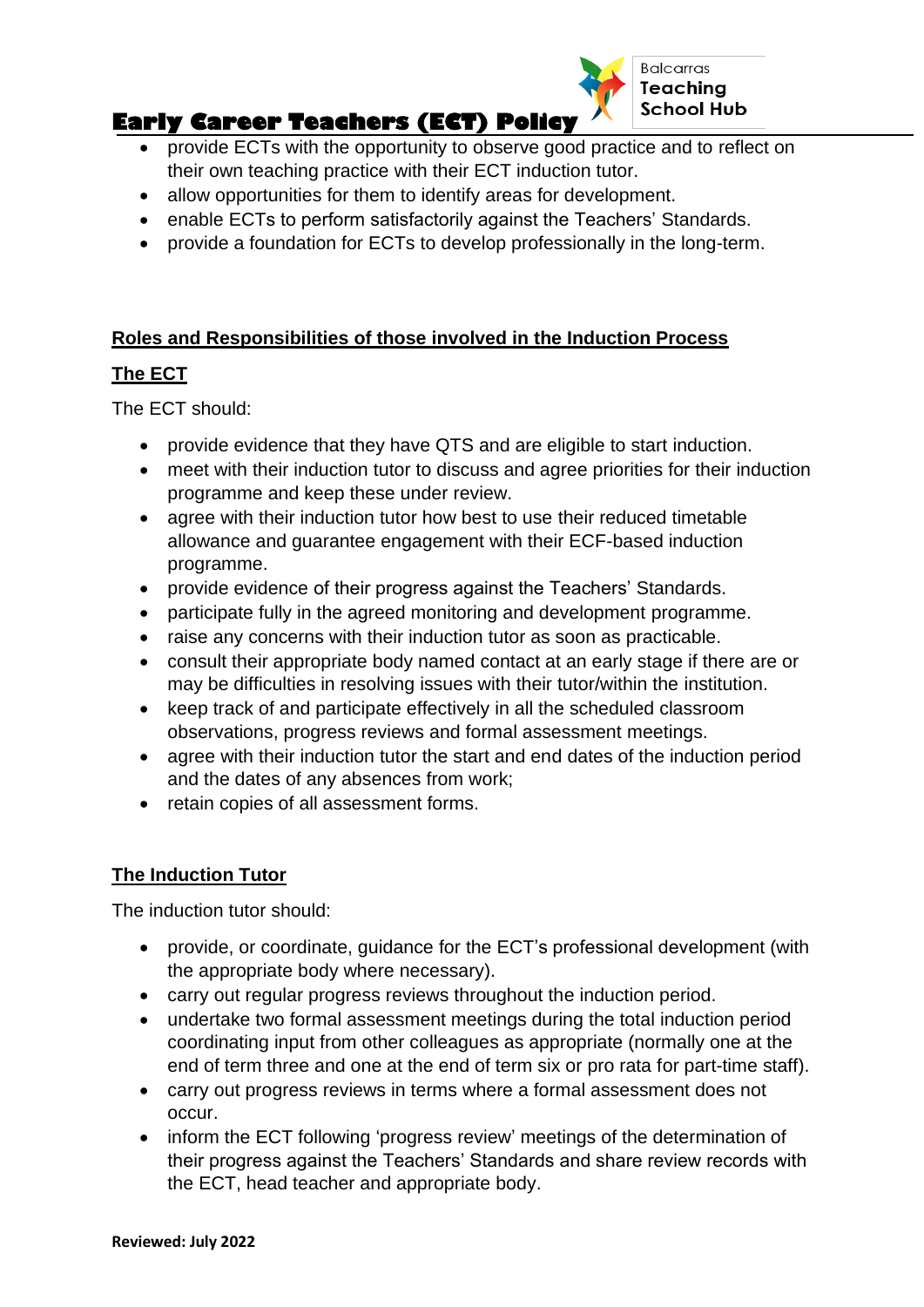

# **Early Career Teachers (ECT) Policy**

- inform the ECT during the assessment meeting of the judgements to be recorded in the formal assessment record and invite the ECT to add their comments.
- ensure that the ECT's teaching is observed, and feedback provided.
- ensure ECTs are aware of how, both within and outside the institution, they can raise any concerns about their induction programme or their personal progress; and
- take prompt, appropriate action if an ECT appears to be having difficulties.
- ensure that all monitoring and record keeping is done in the most streamlined and least burdensome way, and that requests for evidence from ECTs, wherever possible, do not require new documentation but draw on existing working documents.

## **Mentors**

The mentor (or the induction tutor if carrying out this role) is expected to:

- regularly meet with the ECT for structured mentor sessions to provide effective targeted feedback.
- work collaboratively with the ECT and other colleagues involved in the ECT's induction within the same school to help ensure the ECT receives a highquality ECF-based induction programme.
- provide, or broker, effective support, including phase or subject specific mentoring and coaching;
- take prompt, appropriate action if an ECT appears to be having difficulties.

## **The Head teacher**

The Head teacher is, along with the Appropriate Body, jointly responsible for the monitoring, support, and assessment of the ECT during induction, and should:

- check that the ECT has been awarded QTS.
- clarify whether the teacher needs to serve an induction period or is exempt.
- agree, in advance of the ECT starting the induction programme, which Body will act as the appropriate body.
- notify the appropriate body when an ECT is taking up a post in which they will be undertaking induction.
- ensure that the requirements for a suitable post for induction are met.
- ensure the induction tutor is appropriately trained and has sufficient time to carry out their role effectively.
- ensure the mentor has the ability and sufficient time to carry out their role effectively.
- ensure an appropriate ECF-based induction programme is in place.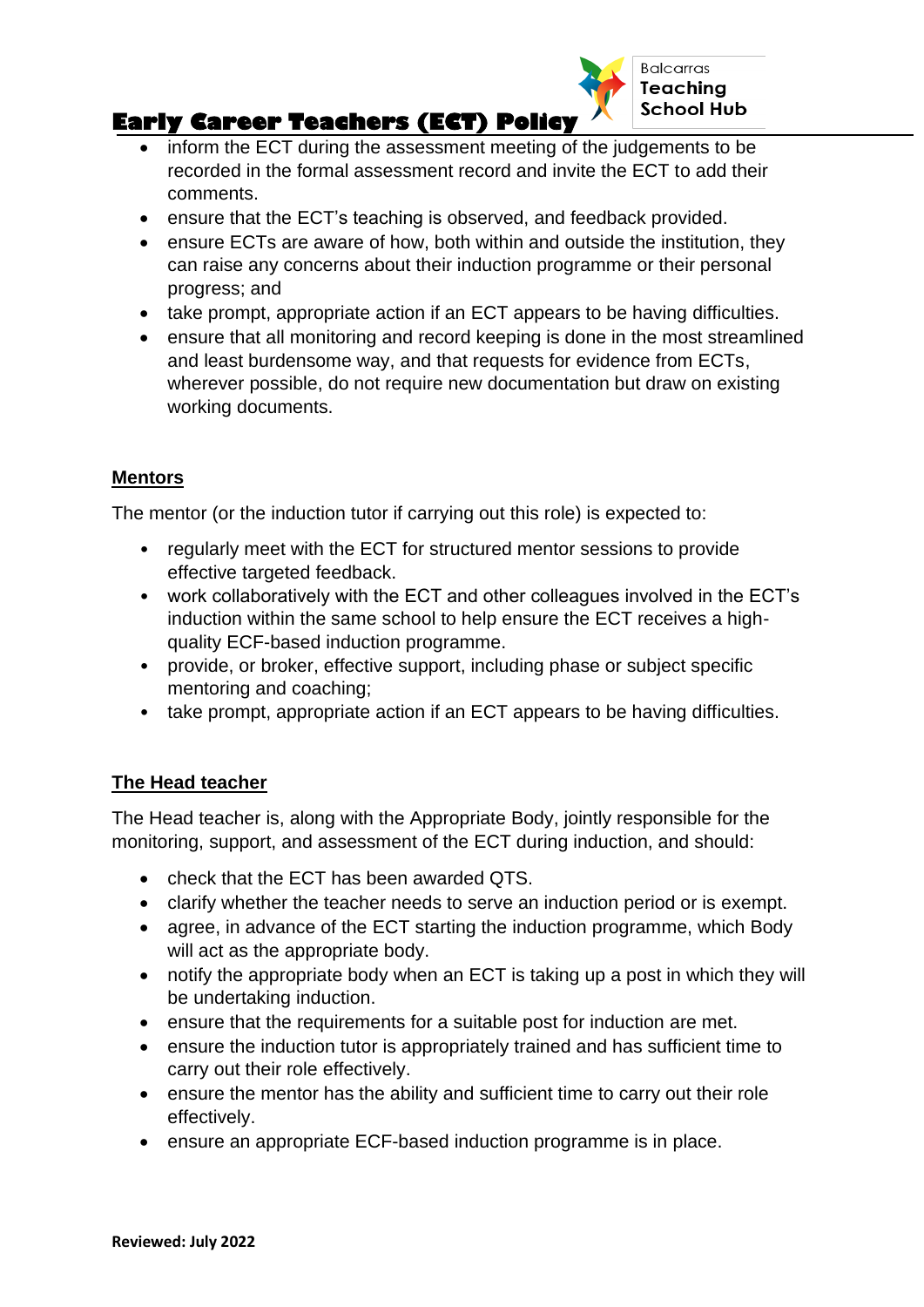

# **Early Career Teachers (ECT) Policy**

- ensure the ECT's progress is reviewed regularly, including through observations and feedback of their teaching.
- ensure that assessments are carried out and reports completed and sent to the appropriate body.
- maintain and retain accurate records of employment that will count towards the induction period.
- ensure that all monitoring and record keeping is done in the most streamlined and least burdensome way.
- make the governing body aware of the arrangements that have been put in place to support ECTs serving induction.
- make a recommendation to the appropriate body on whether the ECT's performance against the relevant standards is satisfactory or requires an extension.
- participate appropriately in the appropriate body's quality assurance procedures.
- retain all relevant documentation, evidence, and forms on file for six years.

There may also be circumstances where the Head teacher should:

- obtain interim assessments from the ECT's previous post.
- act early, alerting the appropriate body, when necessary, in cases where an ECT may be at risk of not completing induction satisfactorily.
- ensure third-party observation of an ECT who may be at risk of not performing satisfactorily against the Teachers' Standards.
- notify the appropriate body as soon as absences total 30 days or more.
- periodically inform the governing body about the school's induction arrangements.
- advise and agree with the appropriate body in exceptional cases where it may be appropriate to reduce the length of the induction period or deem that it has been satisfactorily completed.
- provide interim assessment reports for staff moving in between formal assessment periods;
- notify the appropriate body when an ECT serving induction leaves the institution.

### **The Governing Body**

The governing body:

- should ensure compliance with the Statutory Guidance for ECT Induction.
- should be satisfied that the institution has the capacity to support the ECT.
- should ensure the headteacher is fulfilling their responsibility to meet the requirements of a suitable post for induction.